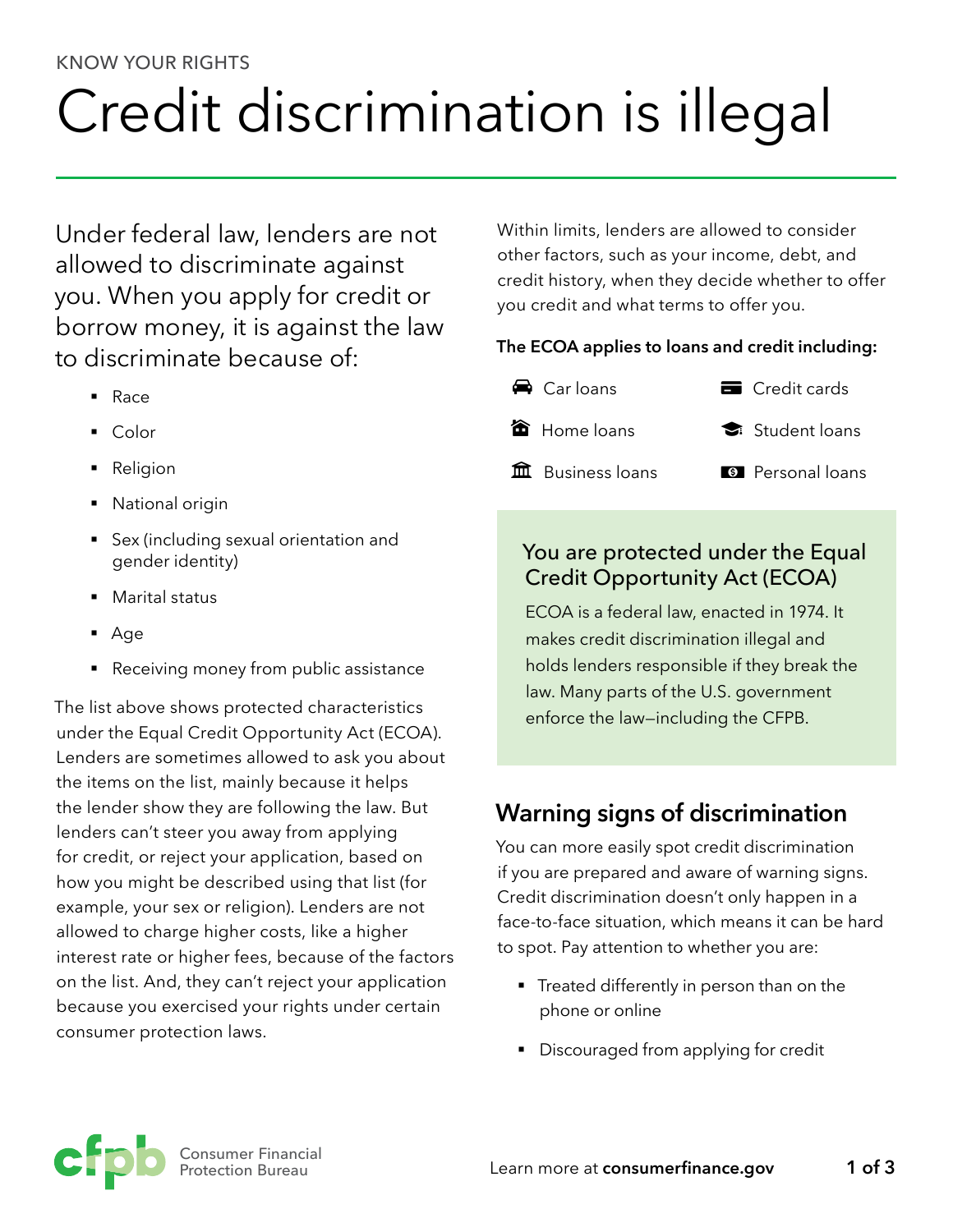- Encouraged or told to apply for a type of loan that has less favorable terms (for example, a higher interest rate)
- Hearing the lender make negative comments about race, national origin, age, sex (including sexual orientation or gender identity), or other protected statuses
- Refused credit even though you qualify for it based on advertised requirements
- Offered credit with a higher interest rate than you applied for, even though you qualify for a lower rate based on advertised requirements

### Get legal help if you believe you have been discriminated against

- For legal resources listed state by state, visit: [lawhelp.org](https://www.lawhelp.org)
- To find out about eligibility for assistance from a Legal Services program funded by the Legal Services Corporation, visit: [lsc.gov/what-legal-aid/find-legal-aid](https://www.lsc.gov/what-legal-aid/find-legal-aid)
- Locate your state attorney general's office: <https://www.naag.org/find-my-ag/>

## **Ways to prepare before taking out a loan**

If you are struggling financially, disaster relief and other government programs may help you avoid taking out high-cost loans or falling victim to a scam.

#### Do your research

Shop around. Learn about the benefits and risks of the loan or credit card you want. Research current interest rates. Compare offers from several lenders.

#### Know your credit history

Be sure there are no mistakes or missing items in your credit reports. You have the right to request one free copy of your credit reports each year, from each of the three biggest consumer credit reporting companies, by visiting **[AnnualCreditReport.com](http://AnnualCreditReport.com).** When you visit the site, you may see steps to view more frequently updated reports online. This gives you a greater ability to monitor changes in your credit.

If needed, you can ask whether your credit report is available in your preferred language.

## Ask questions about total costs

Look beyond the monthly payment. Be sure you understand your interest rates and the total amount of interest and fees paid over the long run. Ask about which fees and charges may be negotiable.

#### Stay in control

Lenders shouldn't make you feel rushed or unnecessarily delay action on your application. You have a right to receive information in writing — and in most cases, that means you get timely information on the decision a lender has made about your application for credit.

## Be sure before signing

You shouldn't ever feel pressured to sign. You should take the time to make sure the credit product and terms work for you. If needed, ask the lender whether help is available in your preferred language.